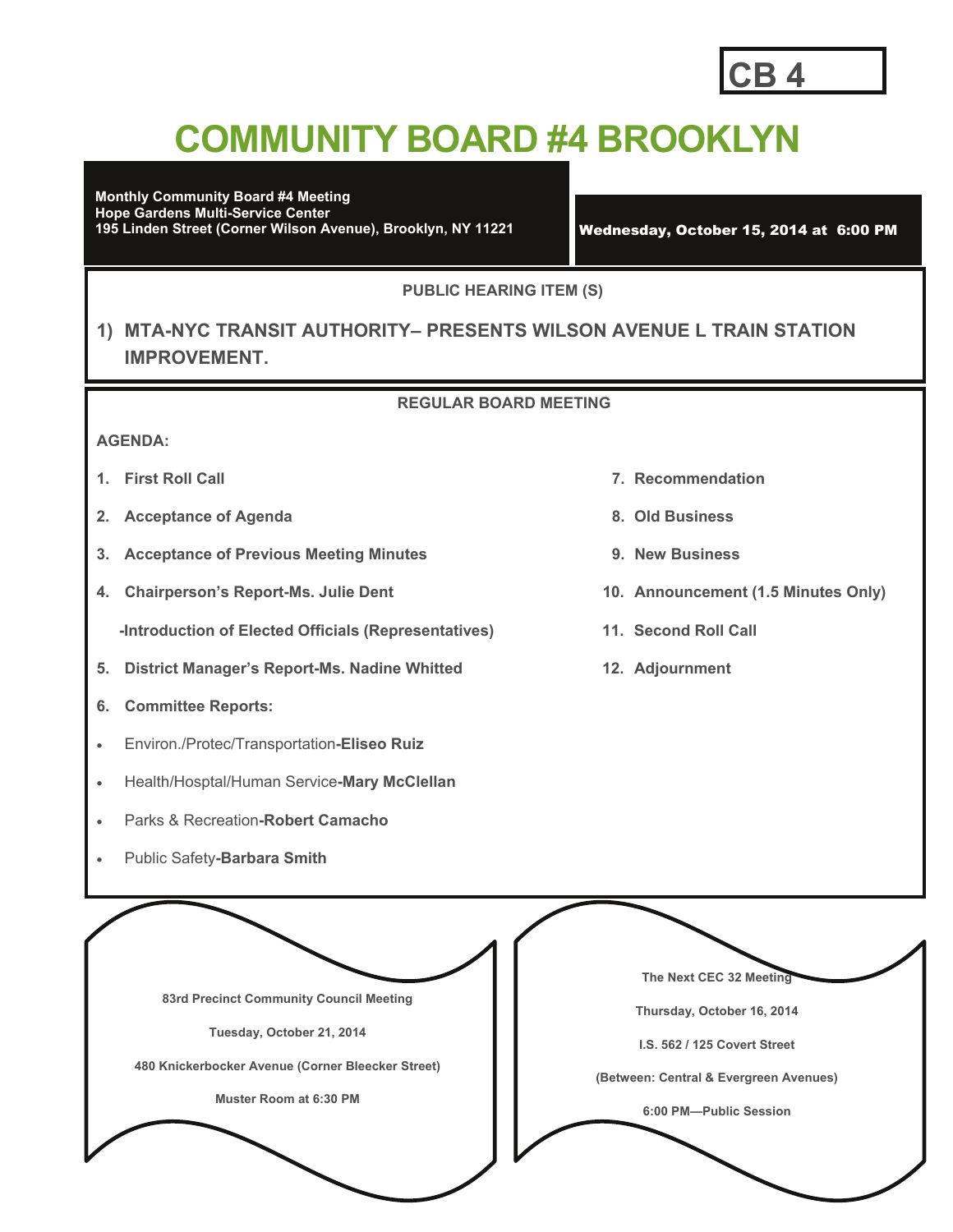

## **Community Board #4**

**This will be the first Sanitation Exam in over 7 years!!** 

**NYC Sanitation Exam is on the 7th and 8th of** 

**February 2015** 

**JOIN NEW YORK'S STRONGEST!** 

**Here's your chance to help the Big Apple shine.** 

- **Great pay and benefits**
- **Great Advancement Opportunities**

**Filing period for Sanitation Worker exam:** 

**October 1 to October 31, 2014** 

**Wwww.nyc.gov/examsforjobs** 

**You Decide How To Spend \$1 Million.** 

#### **Live in Williamsburg, Bushwick or Ridgewood?**

You can help decide how to spend \$1 million of taxpayer money for community improvements to parks, schools, libraries, streets, and more. Join an upcoming neighborhood assembly to brainstorm ideas with your community.

**REAL MONEY.** 

**REAL PROJECTS.** 

**REAL POWER.** 

Be part of Participatory Budgeting NYC.

#### **Bushwick Neighborhood Assembly**

#### **Thursday, October 16, 2014 at 6PM**

St. Joseph Patron Church—185 Suydam Street.

What's your idea?

Post it here: **Pbnyc.org/34** 

To RSVP contact the office of **Council Member Antonio Reynoso: (718) 963-3141** 

#### **afarkas@council.nyc.gov**

OFFICE OF ADULT AND CONTINUING EDUCATION, REGION 7

**Pg. 2** 

At

**John Coker Day Care** 

**1375 Bushwick Avenue** 

**(718) 452-1414** 

**Register now!!!** 

Now are offering FREE CLASSES

**ENGLIS AS A SECOND LANGUAGE** 

**HIGH SCHOOL EQUIVALENCY** 

**Monday through Friday** 

**9:00 AM—2:00 PM** 

**21 years and older** 

**No Documentation required!** 

**St. Brigid's Immigration Services** 

**265 Wyckoff Ave., Brooklyn, NY 11237** 

**Tel: (929) 210-0202** 

**(929) 210-0203** 

**The Services—They assist with:** 

- **Citizenship**
- **Petitions**
- **Adjustment of Status**
- **Invitations**
- **Citizen Certificates**
- **DACA-Dream Act-Renovations**
- **Legal Consultations**

**Monday—Friday: 8:00am—6:00pm** 

**Saturday: 10:00am—3:00pm**